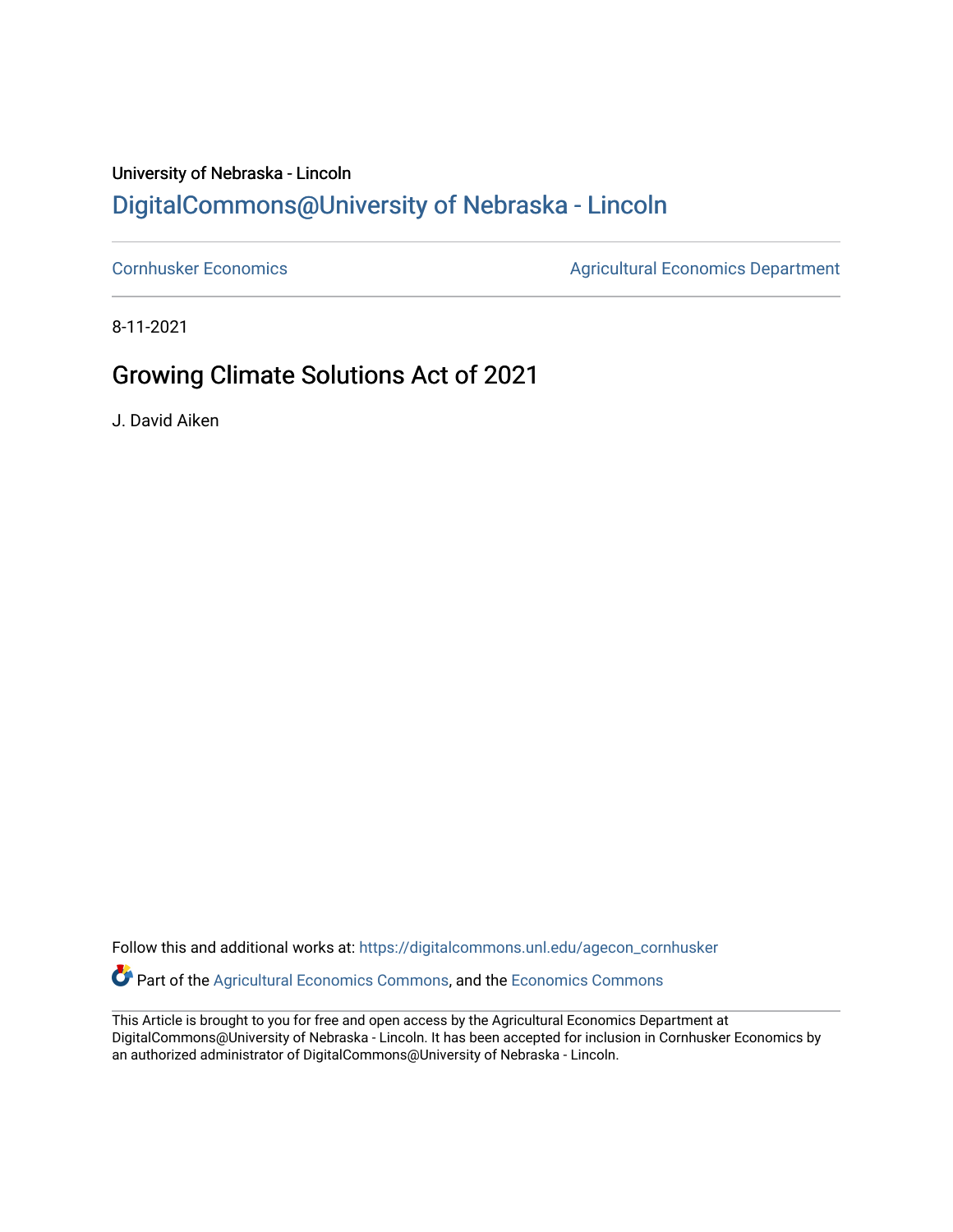agecon.unl.edu/cornhuskereconomics

# Crowing Climate Solutions Act of 2021 Growing Climate Solutions Act of 2021

On June 24, 2021, the U.S. Senate adopted S. 1251, the Growing Climate Solutions Act of 2021. Cosponsored by 54 senators, including Nebraska Senator Deb Fischer, S. 1251 seeks to make it easier for farmers and ranchers to participate in voluntary carbon credit markets and to get a fair share of the carbon credit revenue they generate. If adopted by the U.S. House of Representatives and signed into law by the President, S. 1251 would go a long way in facilitating effective producer participation in U.S. carbon markets.

 If S. 1251 becomes law, one of the first things the U.S. Department of Agriculture would do is prepare, in cooperation with the U.S. Environmental Protection Agency, a thorough analysis of U.S. carbon markets. The study would (1) look at how voluntary carbon markets have operated over the past four years, including both the supply of and the demand for ag carbon credits, (2) project supply and demand for ag carbon credits for the next four years, (3) identify complications associated with measuring and verifying long term carbon sequestration and other activities that prevent, reduce or mitigate greenhouse gas (GHG) emissions in agriculture and forestry, (4) identify complications for small, beginning, and socially disadvantaged producers participating in carbon markets, (5) evaluate the potential USDA role for improving carbon reduction measurement technologies, (6) examine the extent to which existing carbon markets adequately take into account unique challenges facing ag producers regarding carbon credit verification, additionality, permanence and reporting, given regional variations and different ag business arrangements, and (7) analyze whether current carbon markets have sufficient flexibility to deal with disrupting those agricultural practices generating carbon credits due to unavoidable events including production challenges and natural disasters. This study will go a long way in identifying problems producers have when participating in existing carbon markets and how to improve those markets to benefit producers .

While preparing the carbon market study, the USDA also would establish an advisory committee to oversee the operation of the USDA program to certify GHG technical assistance providers and third-party verifiers. A majority of the advisory committee members must be farmers, ranchers or private forest landowners. Other committee members would represent carbon market verification experts, carbon market participants, and land grant universities. The heavy representation of farmers, ranchers and private forest landowners suggests that the certification program is likely to have a farmer-friendly tilt.

 One of the main action activities under S. 1251 is the USDA certification of GHG technical assistance providers and third-party verifiers. Certification is voluntary, and producers of ag or forest carbon credits are not required to work with only certified technical assistance providers or third-party verifiers. The definitions of "technical assistance provider" and "thirdparty verifier" are quite broad, including basically anyone advising farmers and forest landowners how to increase soil sequestration, how to generate carbon credits, how to verify carbon credit generation (including GHG reductions), and how to participate in carbon credit markets. Currently, some or all of these activities are carried out by e.g. cooperative extension, private consultants, and private companies soliciting producers to market carbon credits through their company. Certification would be voluntary, and I would not expect many cooperative extension programs to seek certification.

The Act recognizes a wide range of activities as potentially generating carbon credits including: (1) land or soil carbon sequestration, (2) emissions reductions

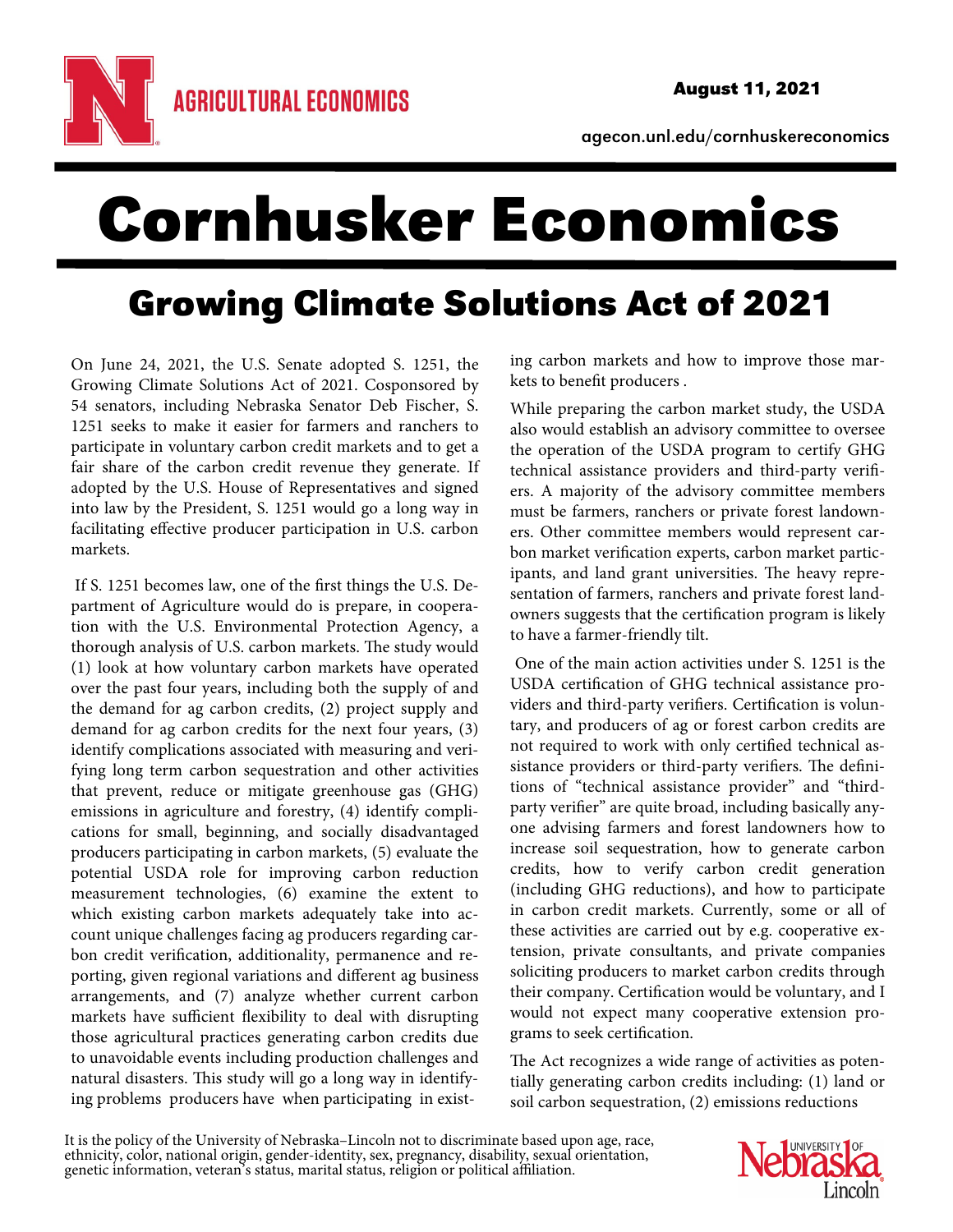resulting from fuel choice or reduced fuel use, (3) livestock emissions reductions, including emissions reductions achieved through (a) feeds, feed additives, and the use of byproducts as feed sources or (b) manure management practices, (4) on-farm energy generation, (5) energy feedstock production, (6) fertilizer or nutrient use emissions reductions, (7) reforestation, (8) forest management, including improving harvesting practices and thinning diseased trees, (9) preventing the conversion of forests, grasslands, and wetlands, (10) restoring wetlands or grasslands, (11) grassland management, including prescribed grazing, (12) current practices associated with private land conservation programs administered by the USDA Secretary, and (13) such other activities that the Secretary, in consultation with the Advisory Council, determines to be appropriate. Presumably in preparing carbon market protocols for measurement and verification, the USDA will prepare protocols for most or all of these activities. While nothing in the Act would make the USDA protocols mandatory in U.S. voluntary carbon markets, one would expect them to be very influential. In addition, the extent to which this wide range of agricultural activities has been used to generate carbon credits in the past would likely be analyzed in the USDA carbon market study.

Another USDA action that would greatly enhance carbon market transparency under the Act is the creation of a USDA website where certified technical assistance providers and third-party verifiers would be listed. This electronic list would likely be the first stop for most producers wishing to participate in U.S. carbon markets. This would make it likely that many if not most ag carbon market consultants and companies would become certified if only to be included on the online USDA carbon market list.

The Act has producer protection requirements that certified technical assistance providers and third-party verifiers would *to the maximum extent feasible* be required to follow. The providers and verifiers would be required to act in good faith, and to provide realistic estimates of costs and revenues relating to carbon saving activities and verification. Technical assistance providers would in addition be required to censure *to the maximum extent feasible* that farmers and ranchers receive a fair distribution of revenues from the sale of ag carbon credits. In addition, the Act does not authorize the USDA to require a producer to participate in a transaction or project facilitated by a certified provider or verifier.

While S. 1251 has passed the U.S. Senate, the U.S. House of Representatives has yet to act on it. Politically the bill has an uphill political journey in the House because many Democrats are convinced that the whole concept of carbon credits detracts from actually reducing carbon emissions directly in the energy, transportation and industrial sectors. Under this view, if carbon credits allow emitters of GHG pollution to continue those emissions, that dynamic postpones moving

to a cleaner energy system. On the other hand, many environmental and conservation groups support S. 1251, so all is not lost. But likely opposition from some Democrats could slow its enactment.

S. 1251 addresses voluntary carbon markets; it does not address compliance markets directly, although the carbon market study should examine those compliance markets to see how they influence and are influenced by voluntary markets. Briefly, voluntary carbon markets supply carbon credits to individuals and companies who wish to reduce their carbon footprint for a variety of reasons but are not legally required to do so (e.g. individuals purchasing carbon offsets when they fly). Compliance markets, in contrast, allow companies whose carbon emissions are legally regulated to offset part of their regulated emissions by purchasing carbon credits. In the compliance carbon markets, **additionality** is very important – the carbon credits need to reflect the actual reduction in carbon emissions for the foreseeable future.

Some environmental groups are skeptical of carbon markets because they doubt that carbon credits can reliably reflect a relatively permanent reduction in carbon emissions. These groups would prefer regulated entities to actually invest in clean energy generation, etc. rather than purchase carbon offsets and continue their carbon pollution. Recent events illustrate how carbon credits can come up short in reducing realworld carbon emissions. Some of the forests being consumed in recent wildfires are linked to carbon credits sold on carbon markets years ago. These wildfiredestroyed forests will not be capturing carbon from the air through photosynthesis and the carbon credits the forests were projected to generate have literally gone up in smoke, although reforestation can at least partially reverse this. So, the question of additionality and how it should be treated in voluntary and compliance carbon markets is a very important – and controversial – and unresolved climate policy issue.

S. 1251 does not authorize the USDA or the federal government to regulate voluntary carbon markets, does not restrict who farmers or ranchers may work with when participating in carbon markets, and does not require carbon markets to become more farmer friendly. Rather, the Act would, if enacted into law, (1) establish voluntary USDA carbon saving measurement and verification protocols, (2) establish voluntary USDA certification requirements for entities (a) wishing to assist producers in participating in carbon markets and (b) providing measurement and verification of carbon savings, (3) establish a USDA website listing certified technical assistance providers and third party verifiers, and (4) establish fair producer treatment requirements